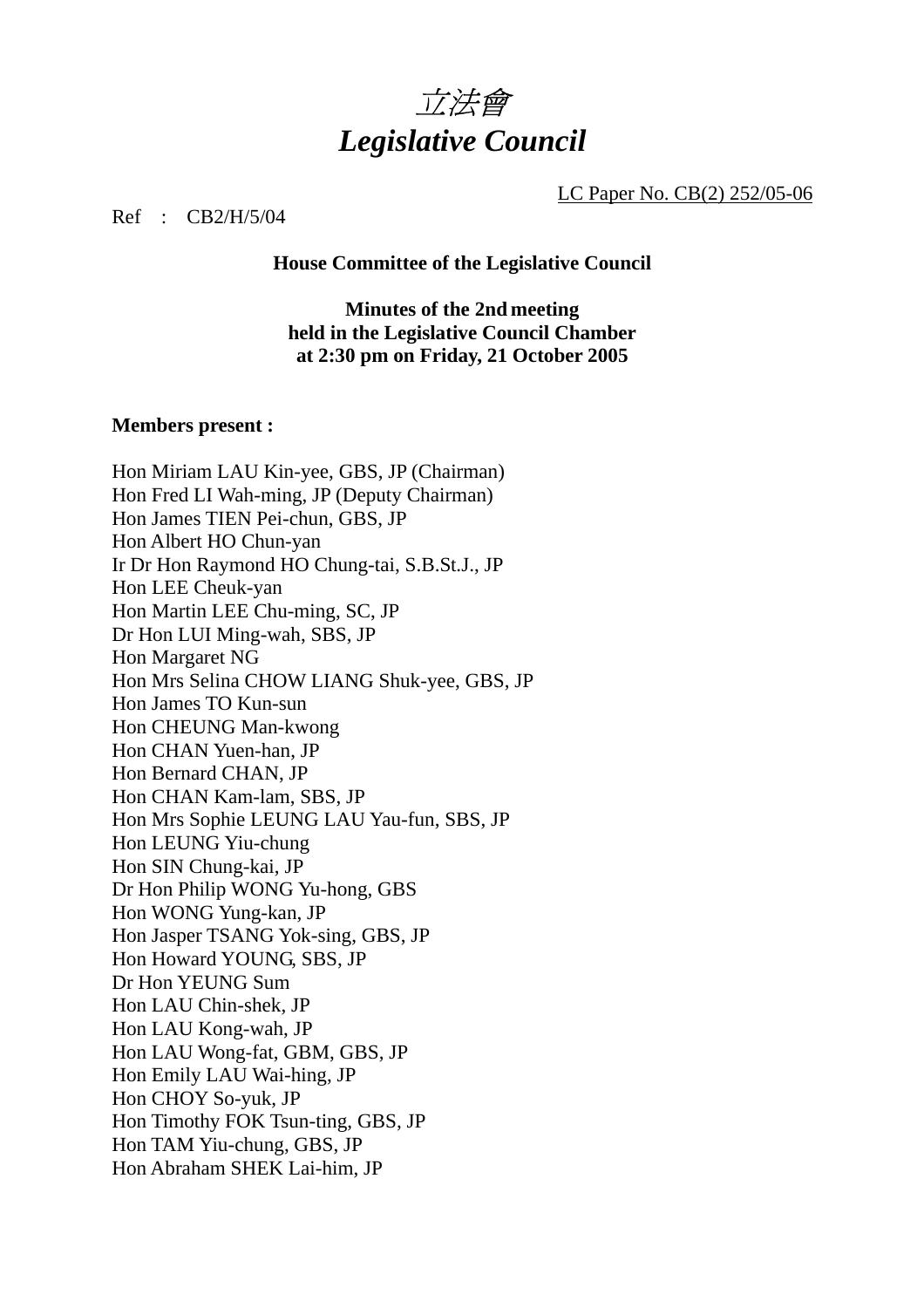Hon LI Fung-ying, BBS, JP Hon Tommy CHEUNG Yu-yan, JP Hon Albert CHAN Wai-yip Hon Frederick FUNG Kin-kee, JP Hon Audrey EU Yuet-mee, SC, JP Hon Vincent FANG Kang, JP Hon WONG Kwok-hing, MH Hon LEE Wing-tat Hon LI Kwok-ying, MH Dr Hon Joseph LEE Kok-long Hon Daniel LAM Wai-keung, BBS, JP Hon Jeffrey LAM Kin-fung, SBS, JP Hon MA Lik, GBS, JP Hon Andrew LEUNG Kwan-yuen, SBS, JP Hon Alan LEONG Kah-kit, SC Hon LEUNG Kwok-hung Dr Hon KWOK Ka-ki Dr Hon Fernando CHEUNG Chiu-hung Hon CHEUNG Hok-ming, SBS, JP Hon WONG Ting-kwong, BBS Hon Ronny TONG Ka-wah, SC Hon CHIM Pui-chung Hon Patrick LAU Sau-shing, SBS, JP Hon Albert Jinghan CHENG Hon KWONG Chi-kin Hon TAM Heung-man

#### **Members absent :**

Dr Hon David LI Kwok-po, GBS, JP Hon Andrew CHENG Kar-foo

#### **Clerk in attendance :**

Mrs Justina LAM Clerk to the House Committee

#### **Staff in attendance :**

Mr Ricky C C FUNG, JP Secretary General Mr Arthur CHEUNG Acting Legal Adviser

Ms Pauline NG Assistant Secretary General 1 Mr Ray CHAN Assistant Secretary General 3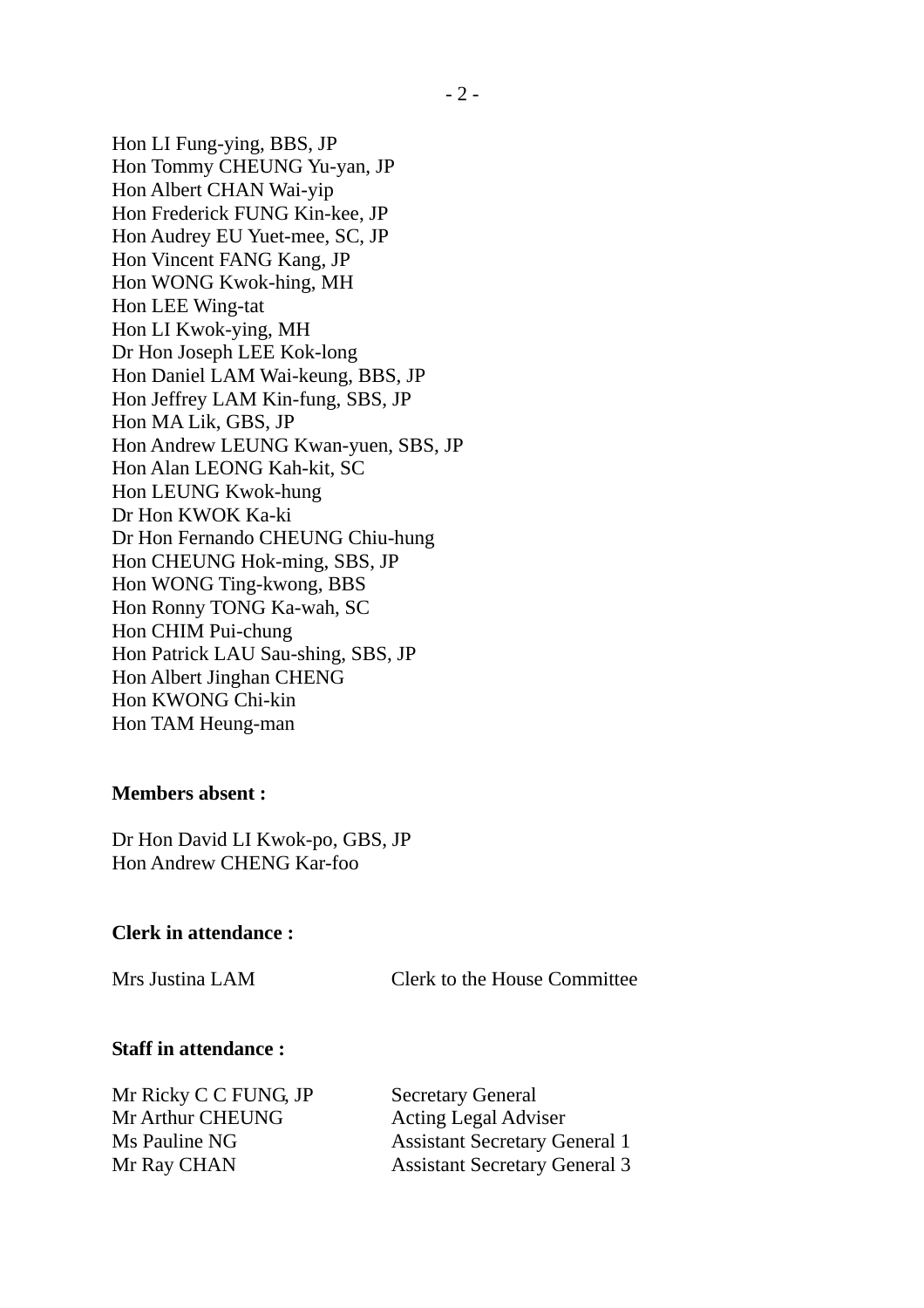| Mrs Anna LO<br>Miss Erin TSANG<br>Miss Kathleen LAU<br>Mrs Constance LI<br>Mrs Betty LEUNG<br>Ms Bernice WONG<br>Mr KAU Kin-wah<br>Miss Lolita SHEK | Principal Council Secretary (Administration)<br>Acting Principal Council Secretary (Complaints)<br><b>Chief Public Information Officer</b><br>Chief Council Secretary (2)5<br>Chief Council Secretary (3)1<br><b>Assistant Legal Adviser 1</b><br>Assistant Legal Adviser 6<br>Senior Council Secretary (2)7 |
|-----------------------------------------------------------------------------------------------------------------------------------------------------|--------------------------------------------------------------------------------------------------------------------------------------------------------------------------------------------------------------------------------------------------------------------------------------------------------------|
| Miss Josephine SO                                                                                                                                   | Council Secretary (2)1                                                                                                                                                                                                                                                                                       |
|                                                                                                                                                     |                                                                                                                                                                                                                                                                                                              |

#### Action

**I. Confirmation of the minutes of the 1st meeting held on 14 October 2005**   *(LC Paper No. CB(2) 99/05-06)* 

The minutes were confirmed.

### **II. Matters arising**

### **Report by the Chairman on her meeting with the Chief Secretary for Administration (CS)**

#### Embargo arrangement for Government documents

2. The Chairman said that she had briefed CS on the points made by Members at the last meeting. CS had responded that the Chief Executive (CE) was very concerned about information leaks and had directed the Administration to look into why the leaks had occurred and to devise preventive measures. CS had also responded that the Administration agreed that the Legislative Council (LegCo) should be informed of important Government policies and decisions as soon as possible.

3. The Chairman further said that CS had explained that he had not provided the relevant documents to Members immediately after the meeting of the Executive Council (ExCo) on 4 October 2005, because the special meeting of the House Committee to discuss the West Kowloon Cultural District (WKCD) project would not be held until 7 October 2005. The Chairman added that she had told CS that if necessary, special meetings of the House Committee could be organised on days other than Friday for the Administration to give briefings to Members as early as possible.

4. Mr LEE Wing-tat said that he could not accept CS's explanation because CS, being a very experienced senior Government official, should know that urgent briefings for Members could be arranged at short notice, and that the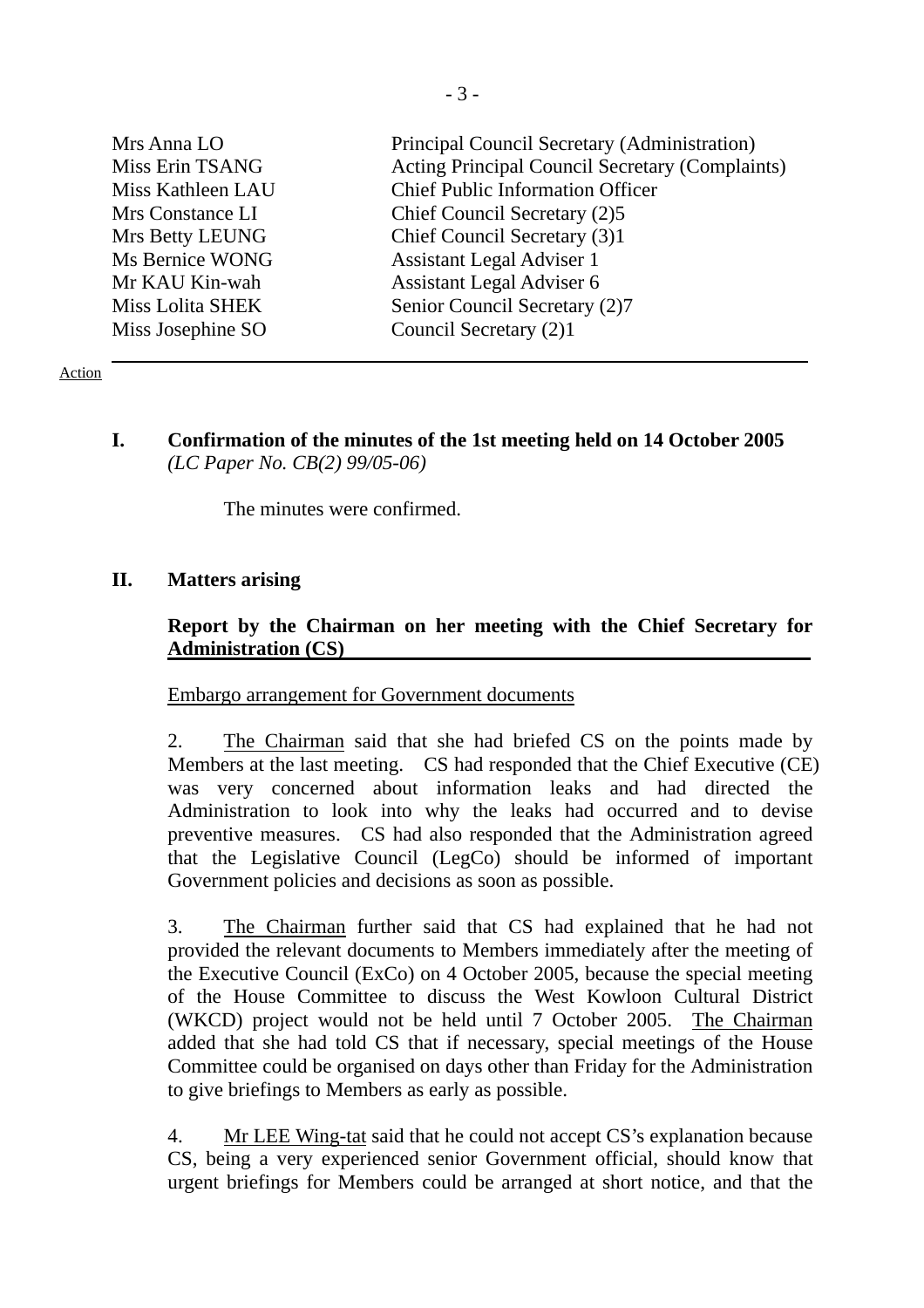relevant documents should be provided to Members immediately after ExCo had taken decisions on important matters. Mr LEE welcomed the Administration's investigation into the information leaks, and requested that the investigation report be provided to LegCo.

5. Dr KWOK Ka-ki said that the Chairman should request CS to inform Members of the progress of the investigation.

Frequency and duration of the Chief Executive's Question and Answer Sessions

6. The Chairman said that she had reminded CS of the House Committee's earlier request for CE's Question and Answer Sessions to be held monthly when the Council was in session, and for each to last for one and a half hours. CS had undertaken to convey this request to CE.

## **III. Business arising from previous Council meetings**

## **Legal Service Division report on subsidiary legislation gazetted on 14 October 2005 and tabled in Council on 19 October 2005**

*(LC Paper No. LS 3/05-06)* 

7. The Chairman said that a total of five items of subsidiary legislation, including one Commencement Notice, were gazetted on 14 October 2005 and tabled in Council on 19 October 2005.

8. The Chairman further said that the Legal Service Division had raised with the Administration some drafting issues on the Construction Workers Registration (Fees) Regulation. The Administration would move a motion to amend the Regulation.

9. Members did not raise any queries on these five items of subsidiary legislation.

10. The Chairman reminded Members that the deadline for amending these items of subsidiary legislation was 16 November 2005, or 7 December 2005 if extended by resolution.

## **IV. Business for the Council meeting on 2 November 2005**

### **(a) Questions**

*(LC Paper No. CB(3) 55/05-06)*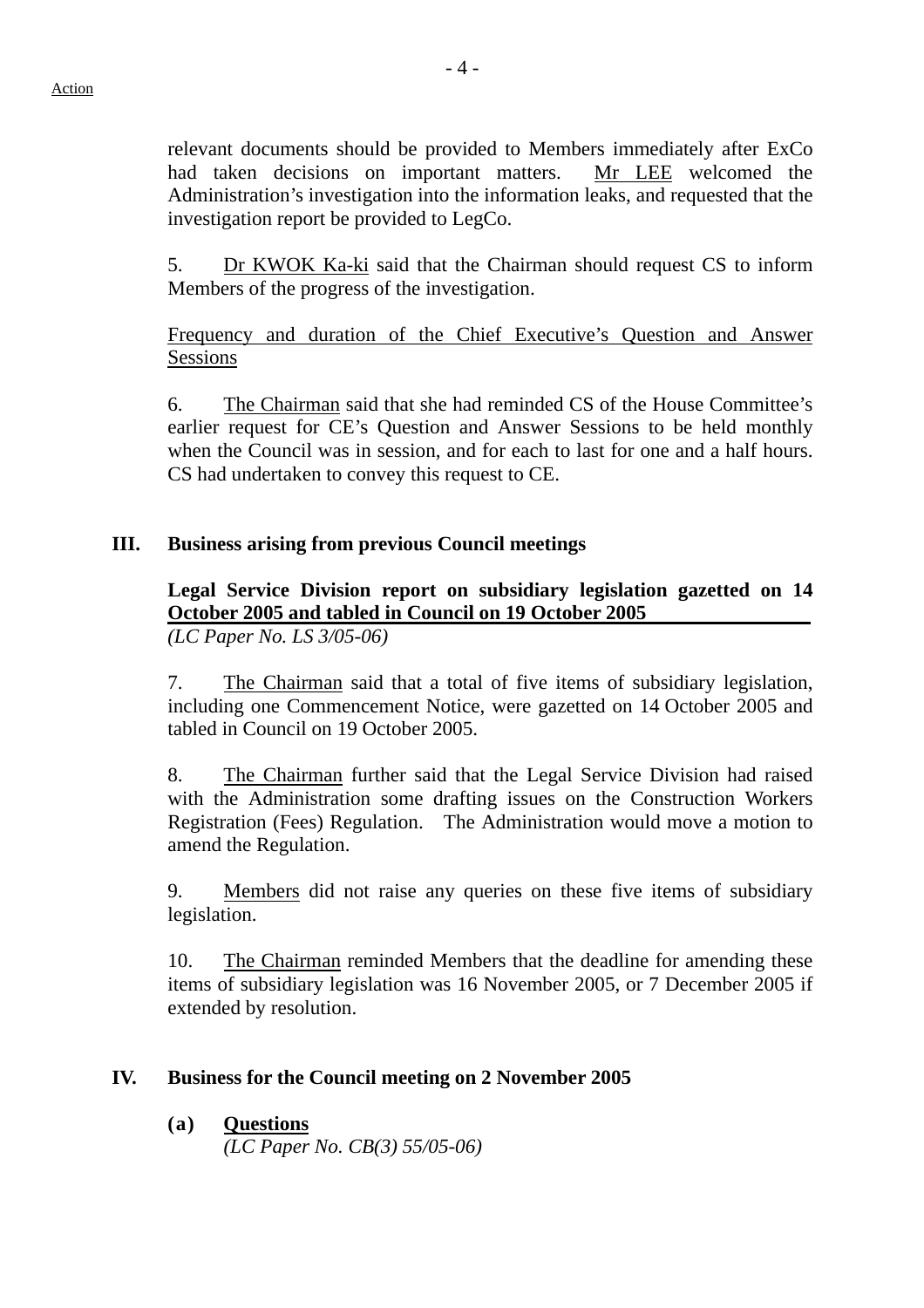11. The Chairman said that 20 questions (six oral and 14 written) had been scheduled for the meeting.

#### **(b) Bills - First Reading and moving of Second Reading**

12. The Chairman said that no notice had been received yet.

#### **(c) Government motion**

**Proposed resolution to be moved by the Secretary for Economic Development and Labour under the Tung Chung Cable Car Ordinance** 

(Wording of the proposed resolution issued vide LC Paper No. CB(3) 64/05-06 dated 19 October 2005.)

13. The Chairman said that the Subcommittee on Proposed Resolution under Section 22 of the Tung Chung Cable Car Ordinance (Cap. 577) had presented its report to the House Committee on 14 October 2005, and supported the Secretary for Economic Development and Labour giving fresh notice to move the proposed resolution at the Council meeting on 2 November 2005.

#### **(d) Members' motions**

 **(i) Motion to be moved by Hon WONG Yung-kan**  (Wording of the motion issued vide LC Paper No. CB(3) 70/05-06 dated 20 October 2005.)

14. The Chairman said that the subject of the motion to be moved by WONG Yung-kan was "Perfecting the food safety regulatory mechanism", and the wording of the motion had been issued to Members.

**(ii) Motion on "Comprehensively developing the border area"**  (Wording of the motion issued vide LC Paper No. CB(3) 71/05-06 dated 20 October 2005.)

15. The Chairman said that the above motion would be moved by Mr WONG Ting-kwong, and the wording of the motion had been issued to **Members** 

16. The Chairman reminded Members that the deadline for giving notice of amendments, if any, to the motions was Wednesday, 26 October 2005.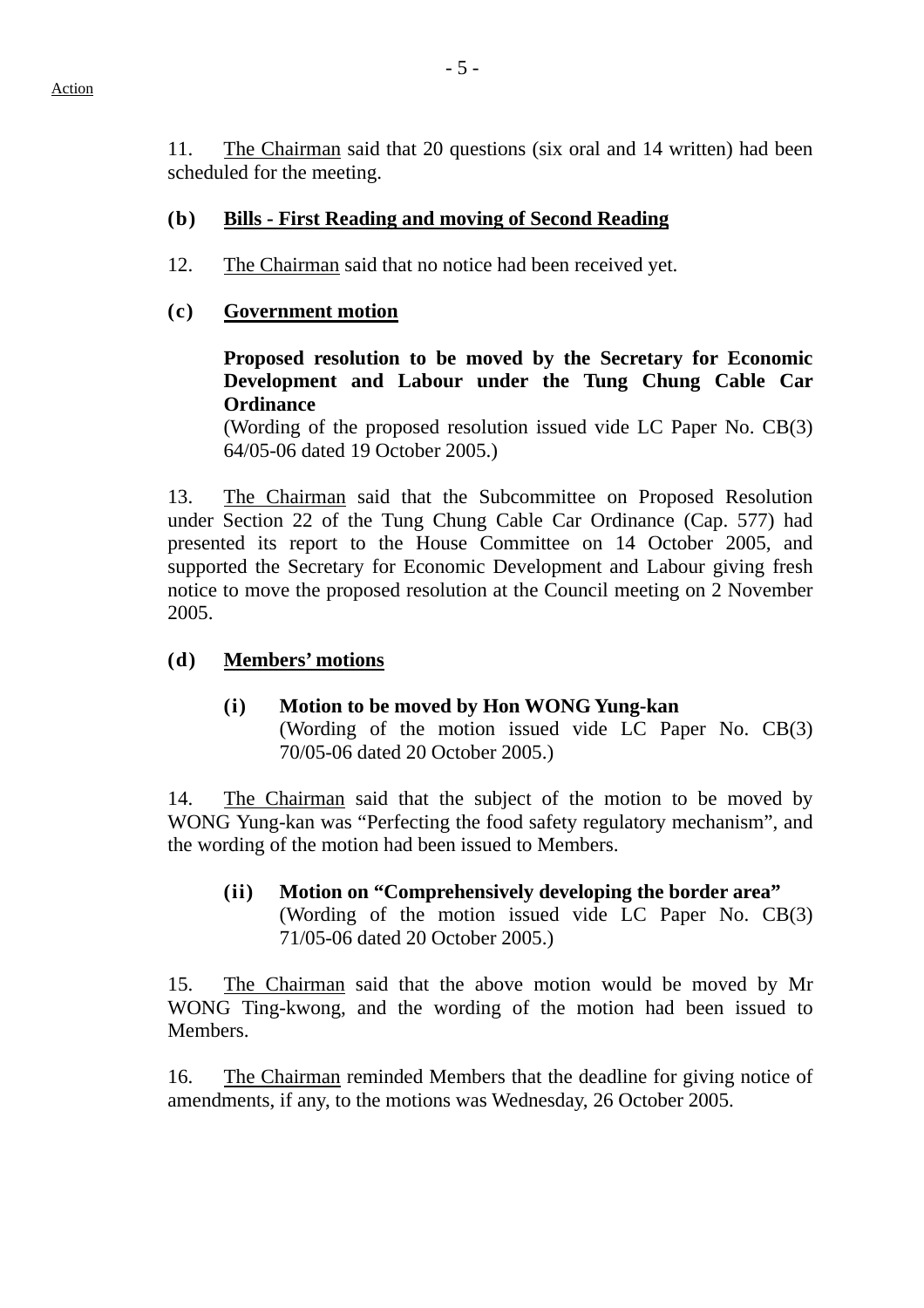## **V. Report of Bills Committees and subcommittees**

## **Report of the Bills Committee on Revenue (Abolition of Estate Duty) Bill 2005**

*(LC Paper No. CB(2) 101/05-06)* 

17. The Chairman, in her capacity as the Chairman of the Bills Committee, reported that the Administration would move Committee Stage amendments to the Bill in response to the concerns of the Bills Committee.

18. The Chairman further said that the Bills Committee supported the resumption of the Second Reading debate on the Bill at the Council meeting on 2 November 2005. The deadline for giving notice of amendments was Monday, 24 October 2005.

## **VI. Position on Bills Committees/subcommittees**

*(LC Paper No. CB(2) 82/05-06)* 

19. The Chairman said that there were 14 Bills Committees and seven subcommittees in action.

20. The Chairman added that as there was a vacant slot, the Bills Committee on Dentists Registration (Amendment) Bill 2005 on the waiting list could commence work.

## **VII. Election of Members of The Legislative Council Commission**  *(LC Paper No. AS 8/05-06)*

21. The Chairman said that seven nominations had been received before the deadline. As there was no further nomination at the meeting, the Chairman declared that the following Members were elected members of The Legislative Council Commission –

> Ms Margaret NG Mr CHEUNG Man-kwong Mr Jasper TSANG Ms Emily LAU Mr Andrew LEUNG Mr WONG Ting-kwong Mr Patrick LAU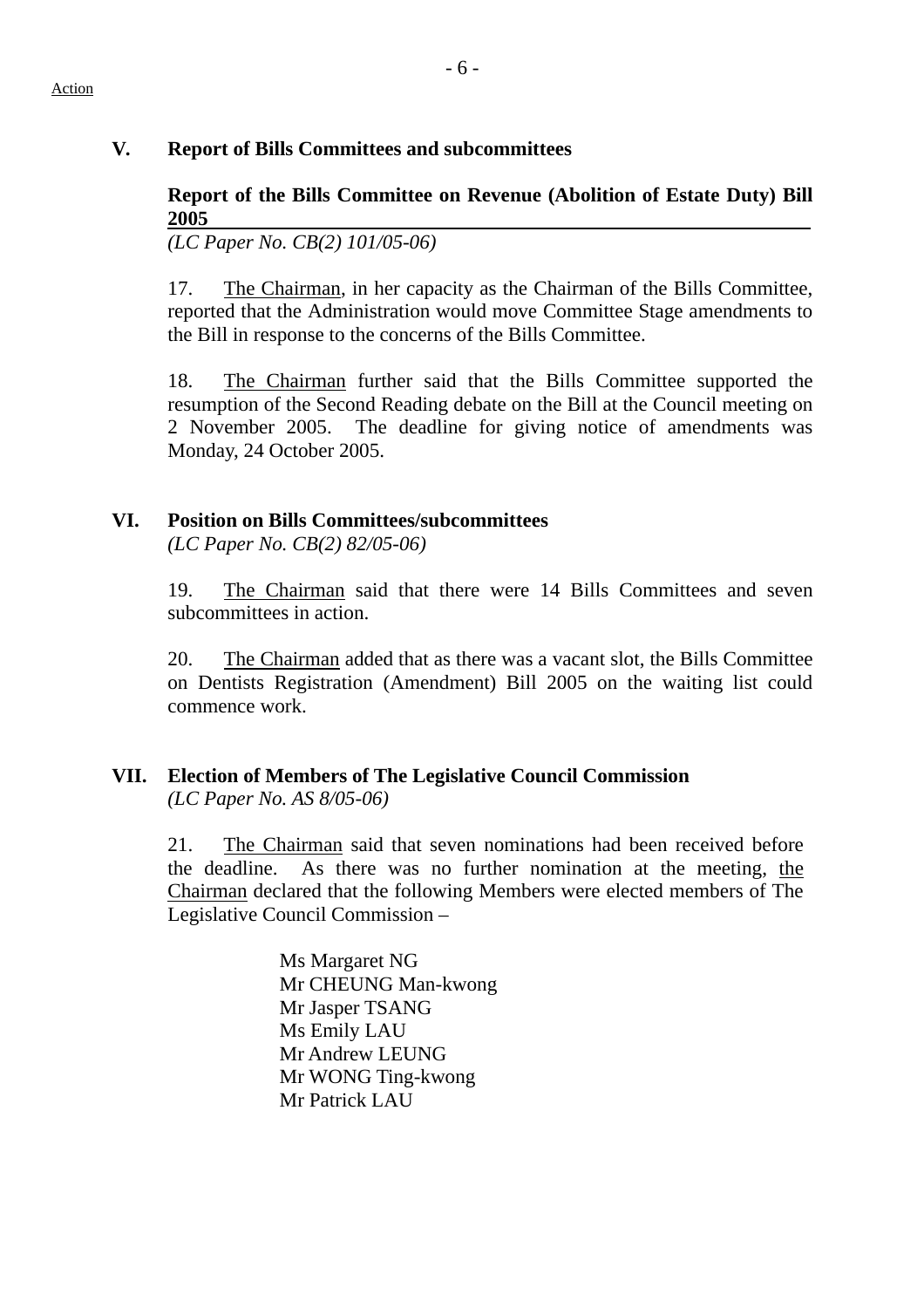### **VIII. Follow-up work to examine the Administration's proposal on constitutional development**

*(Letter dated 18 October 2005 from Hon Bernard CHAN to the Chairman of the House Committee (LC Paper No. CB(2) 103/05-06(01))* 

22. Mr Bernard CHAN said that the Constitutional Development Task Force had published its Fifth Report on 19 October 2005, which detailed the Administration's proposal on how the methods for selecting CE in 2007 and for forming LegCo in 2008 should be amended. Mr CHAN pointed out that according to paragraph 7.03 of the Report, the Administration would formally present to LegCo the two motions concerning the amendments to Annex I and Annex II to the Basic Law in December 2005. Mr CHAN proposed that a subcommittee should be formed under the House Committee to study the Administration's proposal immediately, given the time constraint.

23. Mr Ronny TONG said that following the publication of the Fifth Report, 26 Members had openly voiced objection to the Administration's proposal on constitutional development, while some other Members had expressed support for the proposal. Mr TONG further said that as the Administration had indicated that there was no room for revising its proposal, he did not see the point of forming a subcommittee to study it. Mr TONG added that perhaps discussions should be held between the Administration and those Members who objected to the proposal.

24. Mr Bernard CHAN responded that the implementation of the proposal was subject to a very tight timetable. Local legislation had to be enacted and the electoral arrangements put in place within 2006, if the two motions were passed by LegCo in December this year. Mr CHAN added that as not all Members had joined the Panel on Constitutional Affairs (CA Panel), a subcommittee formed under the House Committee would provide a forum for all interested Members to participate in the discussion of the Administration's proposal.

25. Dr KWOK Ka-ki expressed reservations about forming a subcommittee under the House Committee to study the Administration's proposal. Dr KWOK said that there were already too many committees under the Council. As 44 Members were members of the CA Panel and its meetings were open to non-Panel Members, it would be more appropriate for the CA Panel to study the Administration's proposal on constitutional development.

26. Mr LEE Wing-tat agreed with Mr Bernard CHAN that there was little time for Members to study the proposal, if the Administration was to present the two motions to LegCo in December 2005. Mr LEE said that LegCo should not be rushed in the scrutiny of the two motions, and the Administration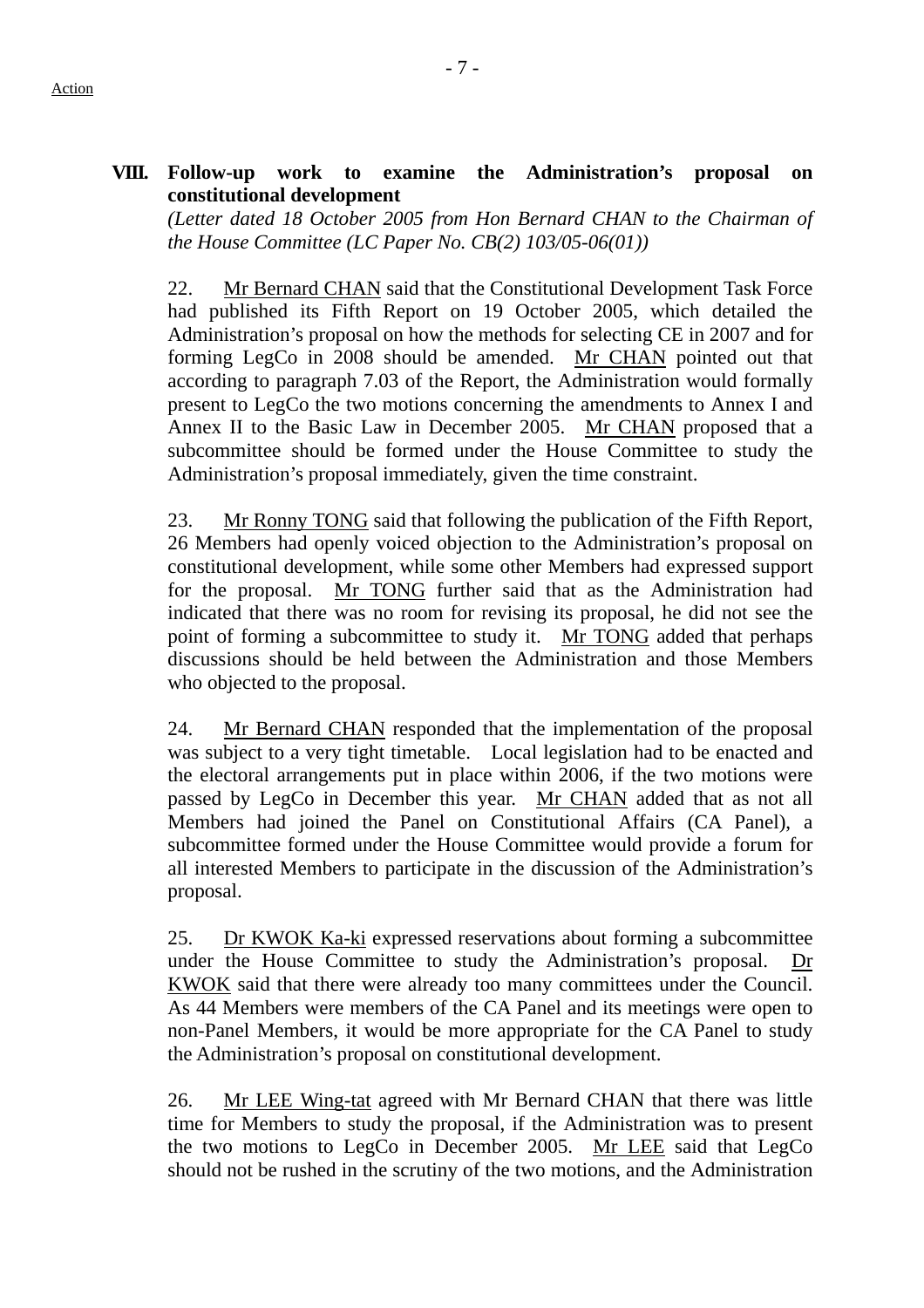should defer presenting the two motions to LegCo, so that Members and the public would have more time to consider the proposal in detail. Mr LEE further said that it was the practice of the House Committee to consider whether to form a subcommittee to study a motion after formal notice of the motion had been given. The House Committee should not consider forming a subcommittee to study the two motions, in anticipation that notice of the two motions would be given by the Administration. Mr LEE added that the CA Panel should study the proposal in the Fifth Report.

27. Mr Martin LEE requested Mr Bernard CHAN to clarify whether it was his own idea or the Administration's idea that a subcommittee should be formed under the House Committee to study the Administration's proposal on constitutional development. Mr Bernard CHAN responded that it was his own idea.

28. Dr YEUNG Sum said that according to the interpretation of the Standing Committee of the National People's Congress (NPCSC), any amendments to the methods for selecting CE and for forming LegCo should be introduced by the Government of the Hong Kong Special Administrative Region (HKSAR), and the Administration had already indicated that there was no room for revising its proposal. Dr YEUNG expressed doubts about the usefulness of holding discussions with the Administration.

29. Mr LEE Cheuk-yan pointed out that under the Rules of Procedure (RoP), amendments to motions were allowed. Mr LEE sought clarification on whether amendments to the electoral methods stipulated in Annexes I and II to the Basic Law should be introduced in the form of motions, and how such motions should be dealt with under RoP. Mr LEE said that the House Committee should only consider forming a subcommittee to study a motion after the Administration had given notice to move the motion at a Council meeting. Mr LEE added that the CA Panel or a subcommittee under the Panel. and not a subcommittee under the House Committee, should study the Administration's proposal on constitutional development.

30. Acting Legal Adviser explained that according to the interpretation of NPCSC of Article 7 of Annex I and Article III of Annex II to the Basic Law promulgated on 6 April 2004, the bills on the amendments to the electoral methods stipulated in Annexes I and II to the Basic Law, and the proposed amendments to such bills, should be introduced by the HKSAR Government. Acting Legal Adviser added that should there be inconsistency between the provisions in the Basic Law and those in RoP, the provisions in the Basic Law would prevail.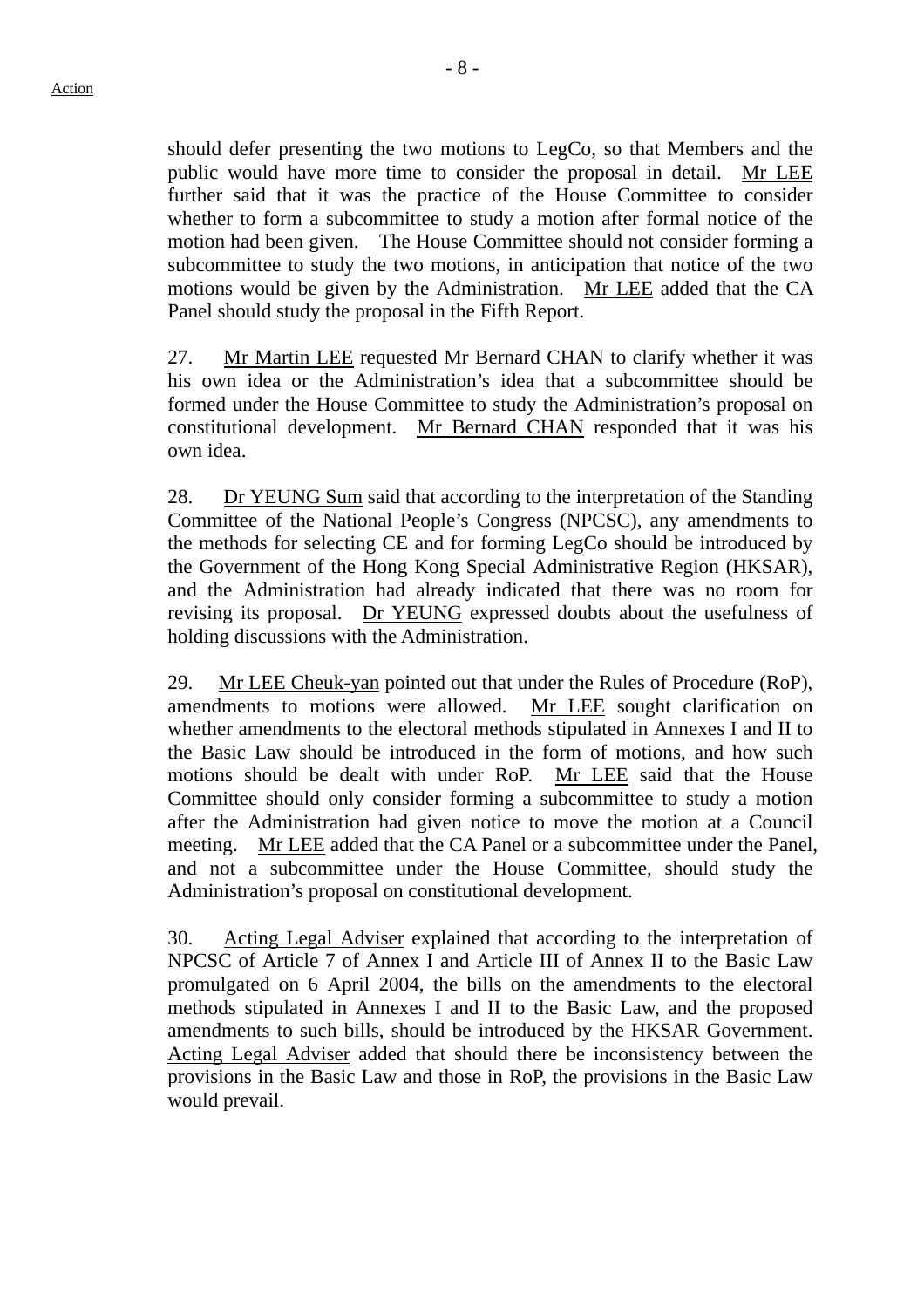31. Acting Legal Adviser further explained that as the HKSAR Government could amend its motions, the relevant provisions in RoP on amendments to motions would be applicable. At the request of Mr LEE Cheuk-yan, Acting Legal Adviser undertook to provide a paper on whether the provisions in RoP would be applicable to motions to amend the electoral methods stipulated in the Annexes to the Basic Law. Legal Adviser

> 32. Mr LAU Kong-wah said that it was regrettable that some Members had decided not to study the Administration's proposal at this early stage. Mr LAU further said that the Administration's proposal was very important, and Members belonging to the Democratic Alliance for Betterment and Progress of Hong Kong (DAB) supported forming a subcommittee under the House Committee to enable interested Members to discuss the proposal in detail. Mr LAU added that there were precedents of subcommittees being formed under the House Committee to study important matters or issues, and the Subcommittee on West Kowloon Cultural District Development was a precedent.

> 33. Mr LAU further said that Mr Ronny TONG's earlier remarks that only those Members who objected to the Administration's proposal would need to hold discussions with the Administration were divisive. Mr LAU added that it was illogical for Mr LEE Wing-tat to suggest that the Administration should defer presenting the two motions to LegCo, since he did not consider it necessary for Members to discuss the Administration's proposal.

> 34. Mrs Selina CHOW said that it was necessary to form a subcommittee under the House Committee to examine the Administration's proposal on constitutional development, as it was an important issue of public concern. The subcommittee would provide a forum for all interested Members, and not only members of the CA Panel, to participate in the discussion. Mrs CHOW agreed with Mr LAU Kong-wah that there were precedents of subcommittees being formed under the House Committee to examine important matters and issues, and another precedent was the subcommittee formed to examine the Airport Corporation White Bill.

> 35. The Chairman advised that a subcommittee was also set up under the House Committee to study the proposed accountability system for Principal Officials in April 2002.

> 36. Referring to Mr Ronny TONG's earlier remarks, Mr CHIM Pui-chung said that as he had not yet expressed his views on the Administration's proposal, he should not be included in the group of Members who had expressed objection. Mr CHIM further said that he did not have strong views on Mr Bernard CHAN's proposal to form a subcommittee, which should be dealt with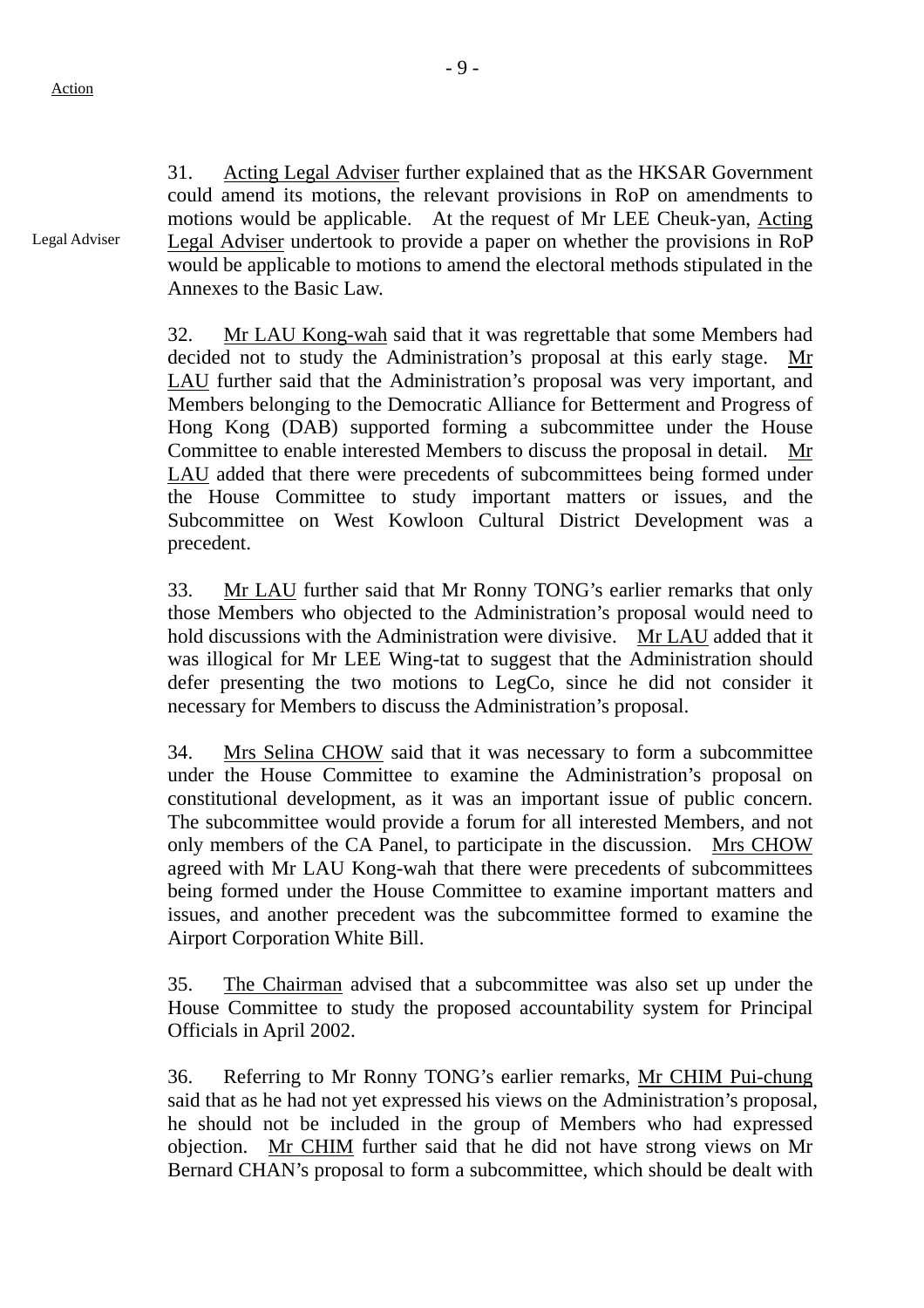in accordance with the practices and procedures of the House Committee. Mr CHIM added that the Legislature and the Executive should respect each other, and the Administration should listen to the views of LegCo.

37. Mr Abraham SHEK said that Members belonging to The Alliance supported Mr Bernard CHAN's request for a subcommittee to be formed under the House Committee to examine the Administration's proposal in the Fifth Report. Mr SHEK added that as the proposal was very important, Members should devote more time to study and discuss it with the Administration at meetings of the subcommittee, so that both the Administration and the public would know Members' views on the proposal.

38. Ms Margaret NG said that a subcommittee was formed under the House Committee in April 2002 to study the proposed accountability system for Principal Officials because the Administration considered it unnecessary to introduce a bill to provide the legal basis for the accountability system. As regards the Subcommittee on West Kowloon Cultural District Development, Ms NG said that the Subcommittee was formed under the House Committee because the project straddled the policy areas of several Panels.

39. Ms NG expressed concern that the subcommittee to study the Administration's proposal on constitutional development, if formed, would adopt the mode of operation of the Bills Committee on National Security (Legislative Provisions) Bill in that the subcommittee would be dominated by Members in support of the proposal and they only wanted to speed up the scrutiny process. The subcommittee would meet very frequently and its members would not have time to attend to other Council business.

40. Mr Martin LEE suggested that the House Committee should defer discussion of Mr Bernard CHAN's proposal to form a subcommittee until the Administration had given formal notice for the two motions. Mr LEE added that if the Administration considered that there was urgency in presenting the motions to LegCo, it should give formal notice of the two motions immediately.

41. Ir Dr Raymond HO said that as the Administration had not yet given formal notice for the two motions, Members would have more time to discuss the proposal and request for more information from the Administration. Ir Dr HO pointed out that the two motions to be presented by the Administration were not the usual types of motions presented to LegCo. Ir Dr HO considered it appropriate for the House Committee, which was one of the most important committees under the Council, to form a subcommittee to discuss the draft motions.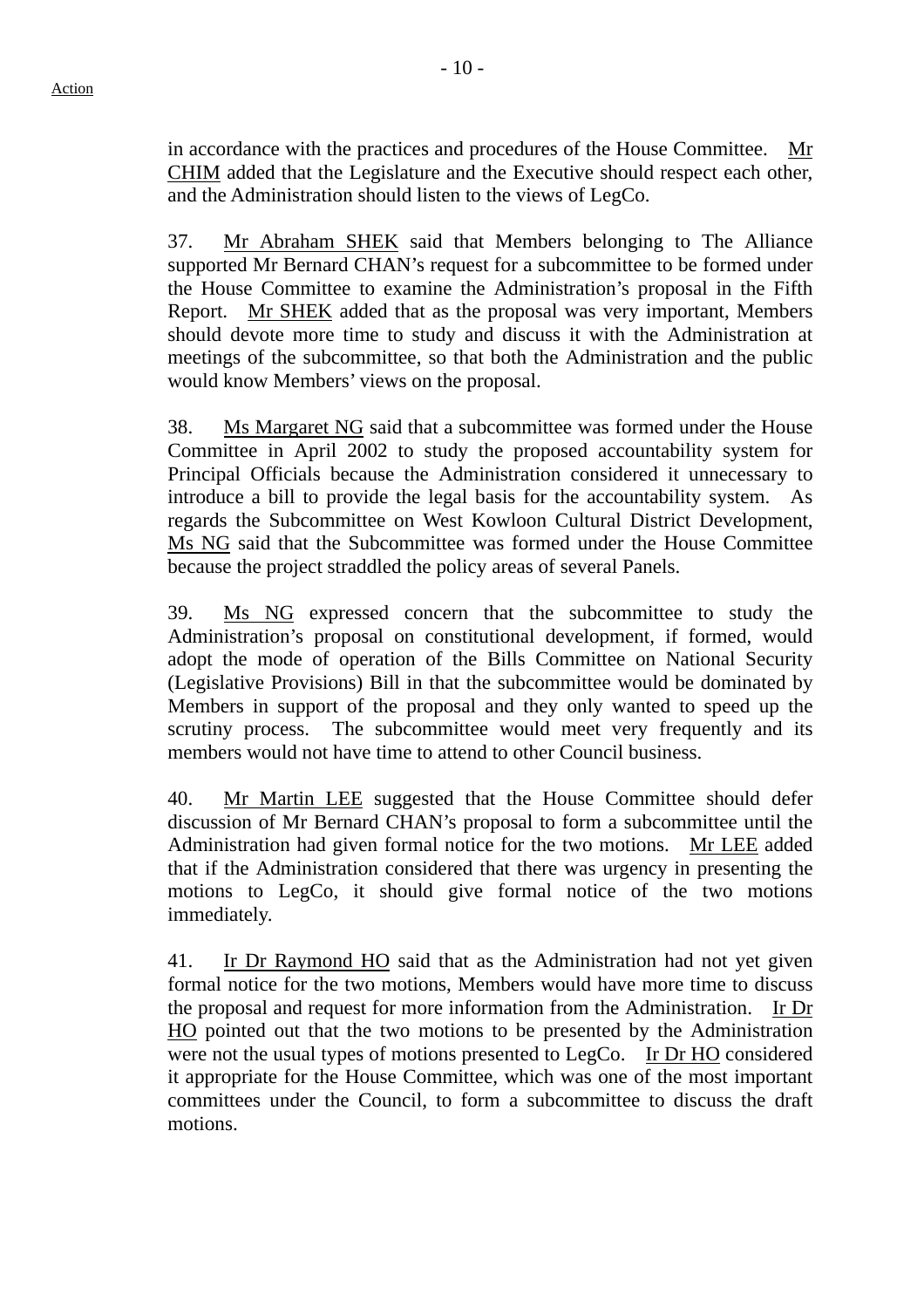42. Ir Dr HO further said that many Members, including himself, had not yet expressed their views on the Administration's proposal on constitutional development. It was not certain at this stage whether the two motions could be passed by a two-thirds majority of LegCo Members, as required in the provisions in Annex II to the Basic Law. Ir Dr HO considered that as some Members had not joined the CA Panel and they could not vote at the meetings of the Panel, it would be more appropriate for the House Committee, and not the CA Panel, to consider whether a subcommittee should be formed to study the Administration's proposal on constitutional development.

43. Mr LEUNG Yiu-chung requested Mr Bernard CHAN to clarify the objectives and scope of work of the proposed subcommittee. Mr LEUNG said that if the motions could not be amended, there was no point in setting up a subcommittee. Mr LEUNG pointed out that Members could still express their views on the Administration's proposal at meetings of the CA Panel, even if they were not members. Mr LEUNG added that as Panel meetings were open meetings, the public would be able to know what was discussed at the meetings.

44. Mr Albert CHAN said that he did not understand the purpose of the proposed subcommittee. He doubted if Mr Bernard CHAN had acted on the direction of ExCo. Mr Albert CHAN further said that as the motions to be presented by the Administration would have to be endorsed by a two-thirds majority of LegCo Members, Mr Bernard CHAN's proposal of forming a subcommittee under the House Committee should also be subject to the same voting requirement. Mr Albert CHAN suggested that two subcommittees, one for Members supporting the Administration's proposal and the other for Members opposing the proposal, should be formed under the House Committee. Mr CHAN added that these two subcommittees could consult public views and study the two motions in parallel.

45. Mr Fred LI said that Mr Bernard CHAN had not explained why a subcommittee should be formed under the House Committee and not under the CA Panel. Mr LI further said that if a subject matter was clearly within the policy area of a Panel, it should be followed up by that Panel. Mr LI pointed out that the CA Panel had been following up the subject matter of constitutional development for a long time. Mr LI added that although non-Panel Members did not have voting rights, he failed to see the need to take a vote on any matter, if the CA Panel was to study the proposal.

46. Mr LEUNG Kwok-hung said that it was a waste of time for Members to consider forming a subcommittee under the House Committee, as the Administration had not yet given notice to present the two motions to LegCo.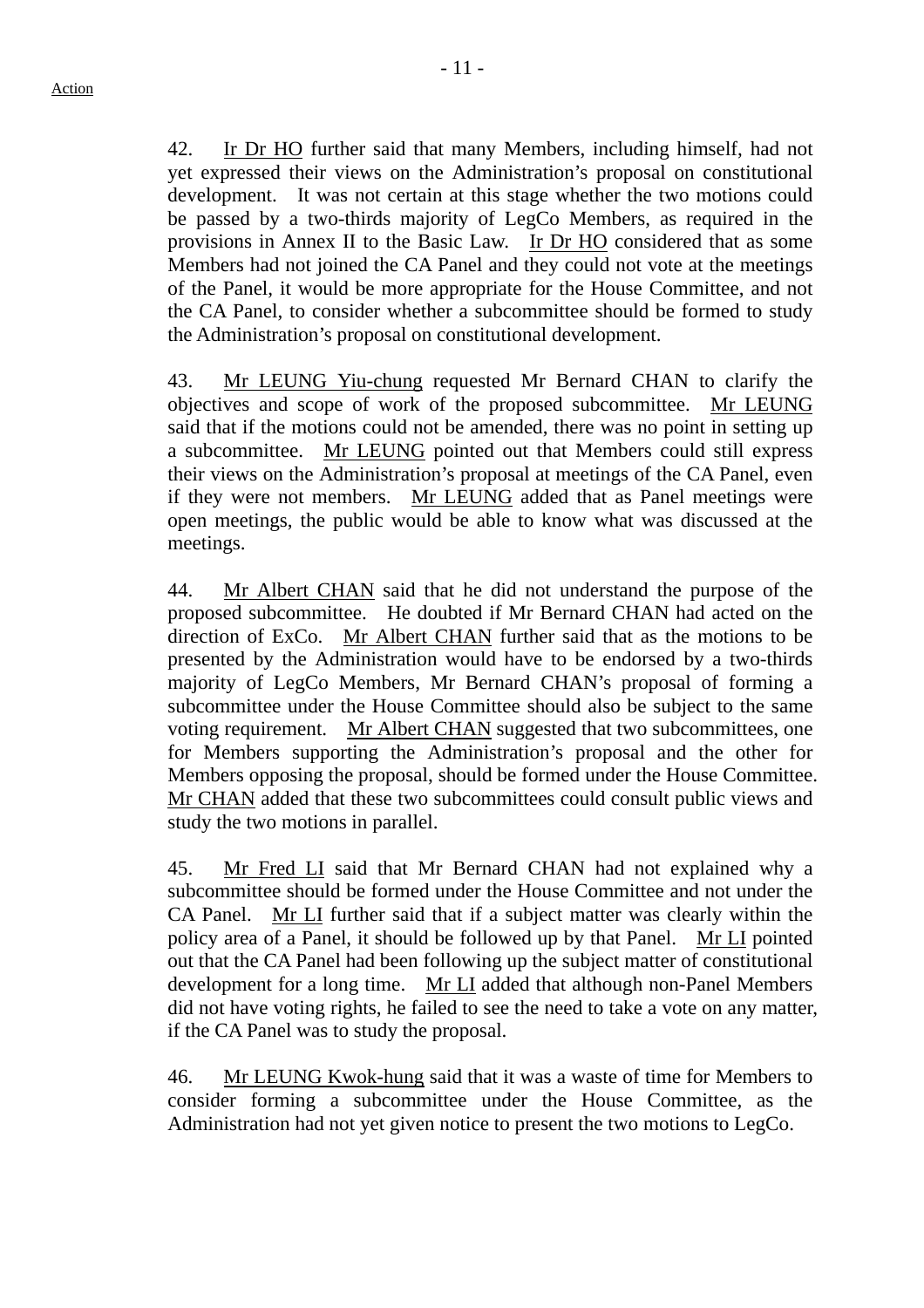47. Mr Jeffrey LAM and Mr Patrick LAU said that an appropriate forum should be provided for Members and the public to participate in the discussion of the Administration's proposal, and a subcommittee formed under the House Committee was such a forum. They further said that those Members who did not consider it necessary to discuss the Administration's proposal should not prevent other Members from forming a subcommittee to discuss it.

48. Mr Patrick LAU pointed out that he had not yet taken a stance on the Administration's proposal, and the media reports did not accurately reflect his views on the matter.

49. Mr James TIEN said that there was not much time for LegCo to study the Administration's proposal, if the Administration was to present the two motions in December 2005. Mr TIEN further said that although there was little room to revise the proposal, it would not be appropriate for Members to take a decision on the two motions without first discussing them in detail. Mr TIEN added that Members belonging to the Liberal Party supported forming a subcommittee under the House Committee to study the Administration's proposal.

50. Mr Ronny TONG said that he had no intention of preventing other Members from discussing the Administration's proposal. He only wished to point out that as the Administration had indicated that it would not amend the two motions, holding discussions with the Administration would not serve any useful purpose. Mr TONG added that the 25 pan-democratic Members had demanded that universal suffrage be introduced as soon as possible. The issue had been discussed for a long time in LegCo but little progress had been made.

51. Dr YEUNG Sum said that Members who objected to the Administration's proposal had no intention of preventing the Administration from presenting the two motions, or preventing other Members from expressing their views. However, as NPCSC had decided that amendments to the Basic Law could only be introduced by the HKSAR Government, and the Administration had already indicated that it would not revise its proposal, there was little Members could achieve in holding discussions with the Administration. Dr YEUNG further said that a subcommittee should only be formed under the House Committee if the subject matter in question straddled the policy areas of more than one Panel. Dr YEUNG added that the Chairman should rule whether the House Committee should consider Mr Bernard CHAN's proposal, as the subject matter of constitutional development was already within the ambit of the CA Panel.

52. The Chairman advised that under Rule 75(12) of RoP, the House Committee could set up subcommittees for the purpose of assisting it in considering items relating to the business of the Council. The Chairman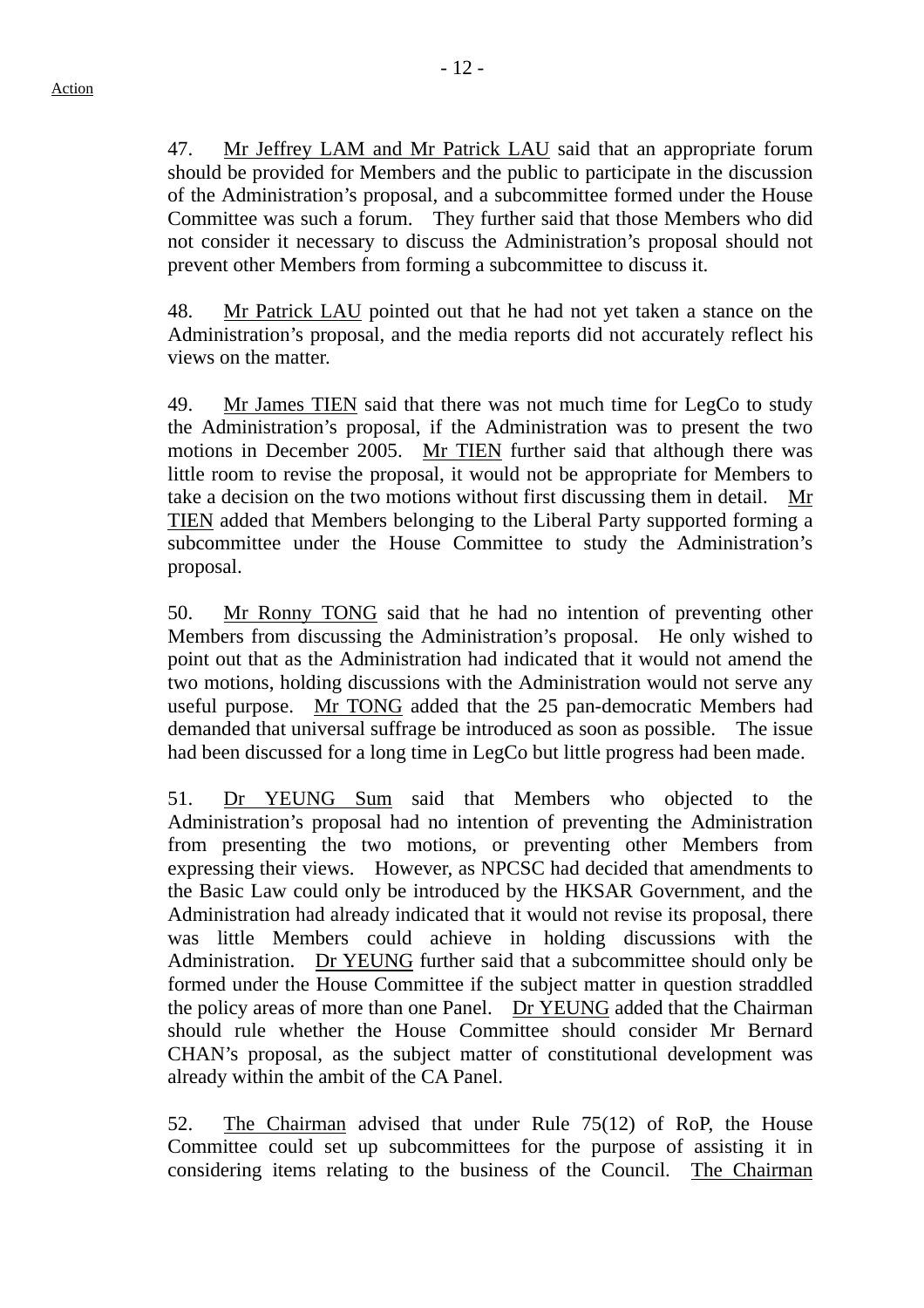added that it was for the House Committee, and not the Chairman, to decide whether Members' requests for forming subcommittees should be acceded to.

53. Mr SIN Chung-kai said that a subcommittee was previously formed to study the proposed resolution on the implementation of the accountability system because it involved the transfer of statutory functions between the Principal Officials.

54. Assistant Secretary General 1 (ASG1) said that there were precedents of subcommittees being formed under the House Committee to study draft subsidiary legislation, and the subcommittee formed to study the draft regulations under the Securities and Futures Ordinance was a precedent.

55. Referring to the precedent cited by ASG1, Ms Margaret NG said that the regulations in question were complex and Members had requested the Administration to provide the draft texts of the regulations for early study. Ms NG further said that Members should only consider whether to form a subcommittee to study the Administration's proposal, if the Administration would agree to provide, at this stage, the draft text of the bill to be introduced if the two motions were passed.

56. Mr LEE Cheuk-yan asked whether another subcommittee would be formed after the Administration had given notice for the two motions, if a subcommittee had already been formed to study the draft motions.

57. Assistant Secretary General 2 (ASG2) explained that a subcommittee was set up under the House Committee to examine the proposed accountability system for Principal Officials and the draft motion on the transfer of statutory functions. When the Administration gave formal notice for the motion, the House Committee considered the Legal Service Division report on the motion and decided that the subcommittee should study the motion, without the need to form another subcommittee. ASG2 added that it would be for the House Committee to decide how the two motions to amend the electoral methods prescribed in Annex I and Annex II to the Basic Law should be dealt with, after the Administration had given formal notice to present the motions to LegCo.

58. Mr Martin LEE said that the subject of constitutional development clearly fell within the ambit of the CA Panel. Members should respect the Panel and allow the Panel to follow up the Administration's proposal, unless Dr LUI Ming-wah, the Chairman of the CA Panel, indicated that he did not have confidence in chairing meetings to discuss the Administration's proposal.

59. Dr LUI Ming-wah said that the suggestion of forming a subcommittee under the House Committee to follow up the Administration's proposal had nothing to do with the ability of the Chairman of the CA Panel.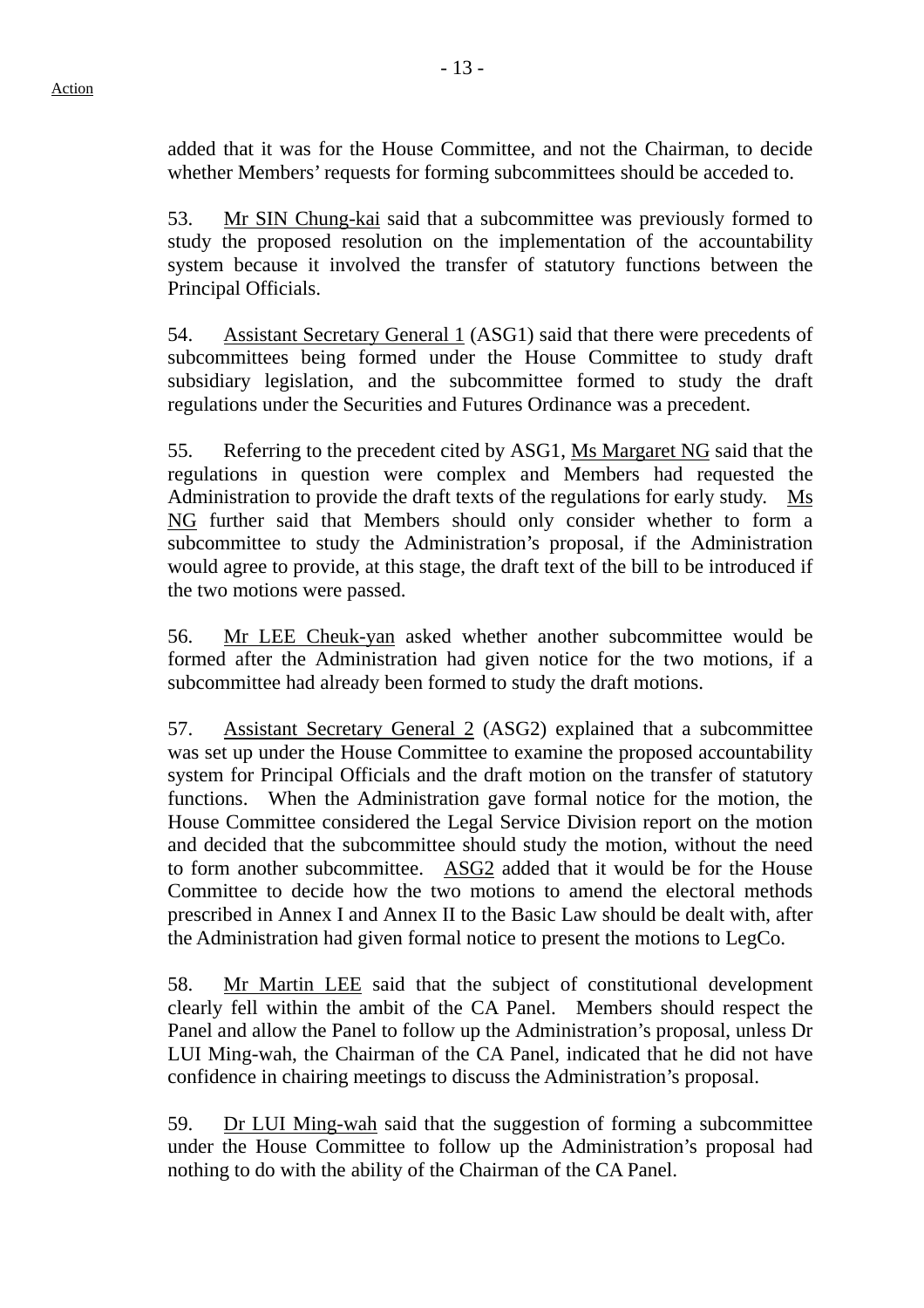60. Ir Dr Raymond HO said that Mr Bernard CHAN's request aimed to enable all Members, and not just the members of the CA Panel, to decide whether a subcommittee should be formed to discuss the Administration's proposal. Ir Dr HO added that Members belonging to The Alliance had no intention of contesting for the chairmanship or deputy chairmanship of the subcommittee, if formed.

61. Ms Margaret NG sought clarification on whether the two motions to be presented by the Administration should be regarded as "bills". Ms NG said that if these motions were "bills" as described in Chapter Seven of the Fifth Report, such "bills" should first be discussed by the CA Panel, in accordance with the existing practice.

62. Acting Legal Adviser explained that in accordance with Rule 75(12) of RoP, the House Committee could set up subcommittees for the purpose of assisting the committee in performing its functions under Rule 75(10) and 75(11). The subcommittees formed under Rule 75(10) were for studying subsidiary legislation which was subject to the provisions of sections 34 and 35 of the Interpretation and General Clauses Ordinance (Cap. 1), while those formed under Rule 75(11) were for studying other issues relating to the business of the Council.

63. Acting Legal Adviser further explained that the procedure on bills stipulated in RoP did not apply to the two motions proposed by the Administration. Rule 75(10) of RoP also did not apply as the two motions were not subsidiary legislation subject to the provisions of sections 34 and 35 of Cap. 1. Acting Legal Adviser added that the two motions could be regarded as motions that had legal effect.

64. Ms Margaret NG suggested that the Legal Adviser should be given adequate time to provide a considered view on the issues involved. Ms NG added that the CA Panel should study the Administration's proposal.

65. Mr Bernard CHAN said that his request for forming a subcommittee under the House Committee to examine the Administration's proposal was based on the following considerations –

- (a) there was little time for Members to examine the Administration's proposal given the tight timetable for passing the two motions, enacting local legislation and putting in place the electoral arrangements; and
- (b) it would be more efficient and effective for a subcommittee under the House Committee to study the Administration's proposal.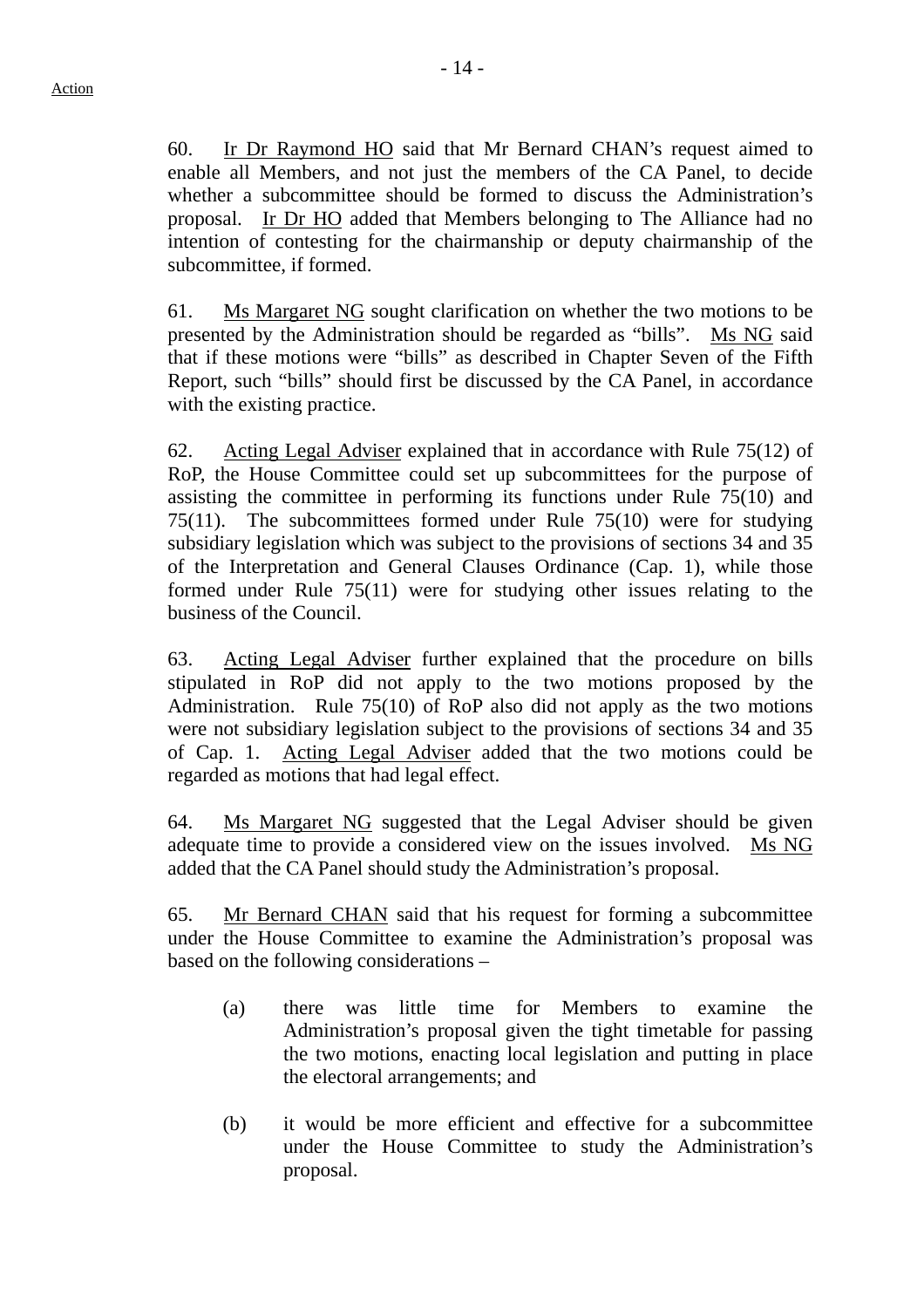66. Mr CHAN explained that as no meeting of the House Committee was scheduled for the following Friday, he had put forward his proposal for Members' consideration at this meeting, ahead of the special meeting of the CA Panel to discuss the Fifth Report to be held immediately after the House Committee meeting.

67. Mr Albert CHAN requested that his earlier suggestion of forming two subcommittees under the House Committee to discuss the Administration's proposal be put to vote. Mr CHAN said that his suggestion was an amendment to Mr Bernard' CHAN's proposal, and should be dealt with first.

68. Ms Emily LAU expressed concern as to how Members could participate in the discussion of the two subcommittees, if formed.

69. Mr LAU Kong-wah said that he would not support Mr Albert CHAN's suggestion as it was not sensible.

70. Mr CHEUNG Man-kwong expressed concern that forming two subcommittees to study the Administration's proposal would create an undesirable precedent, and would also convey a confusing message to the public. Mr CHEUNG said that members who did not support forming a subcommittee under the House Committee should simply vote against Mr Bernard CHAN's proposal.

71. Mr LEE Cheuk-yan suggested that Mr Albert CHAN should withdraw his suggestion. Mr Albert CHAN withdrew his suggestion.

72. The Chairman put Mr Bernard CHAN's proposal that a subcommittee should be set up under the House Committee to study the Administration's proposal on constitutional development in the Fifth Report of the Constitutional Development Task Force to vote. The result was that 28 Members voted for the proposal, 21 Members voted against the proposal and one Member abstained from voting.

73. The Chairman said that a subcommittee would be formed under the House Committee to study the Administration's proposal. The following Members agreed to join the subcommittee: Mr James TIEN, Ir Dr Raymond HO, Mr LEE Cheuk-yan, Mr Martin LEE, Dr LUI Ming-wah, Mrs Selina CHOW, Mr James TO, Mr CHEUNG Man-kwong, Mr Bernard CHAN, Mrs Sophie LEUNG, Mr SIN Chung-kai, Dr Philip WONG, Mr Howard YOUNG, Mr LAU Kong-wah, Mr LAU Wong-fat, Mr TAM Yiu-chung, Mr Abraham SHEK, Mr Tommy CHEUNG, Mr Vincent FANG, Mr Daniel LAM, Mr Jeffrey LAM, Mr Andrew LEUNG, Mr LEUNG Kwok-hung, Mr CHEUNG Hok-ming, Mr WONG Ting-kwong, Mr CHIM Pui-chung, Mr Patrick LAU and Mr KWONG Chi-kin.